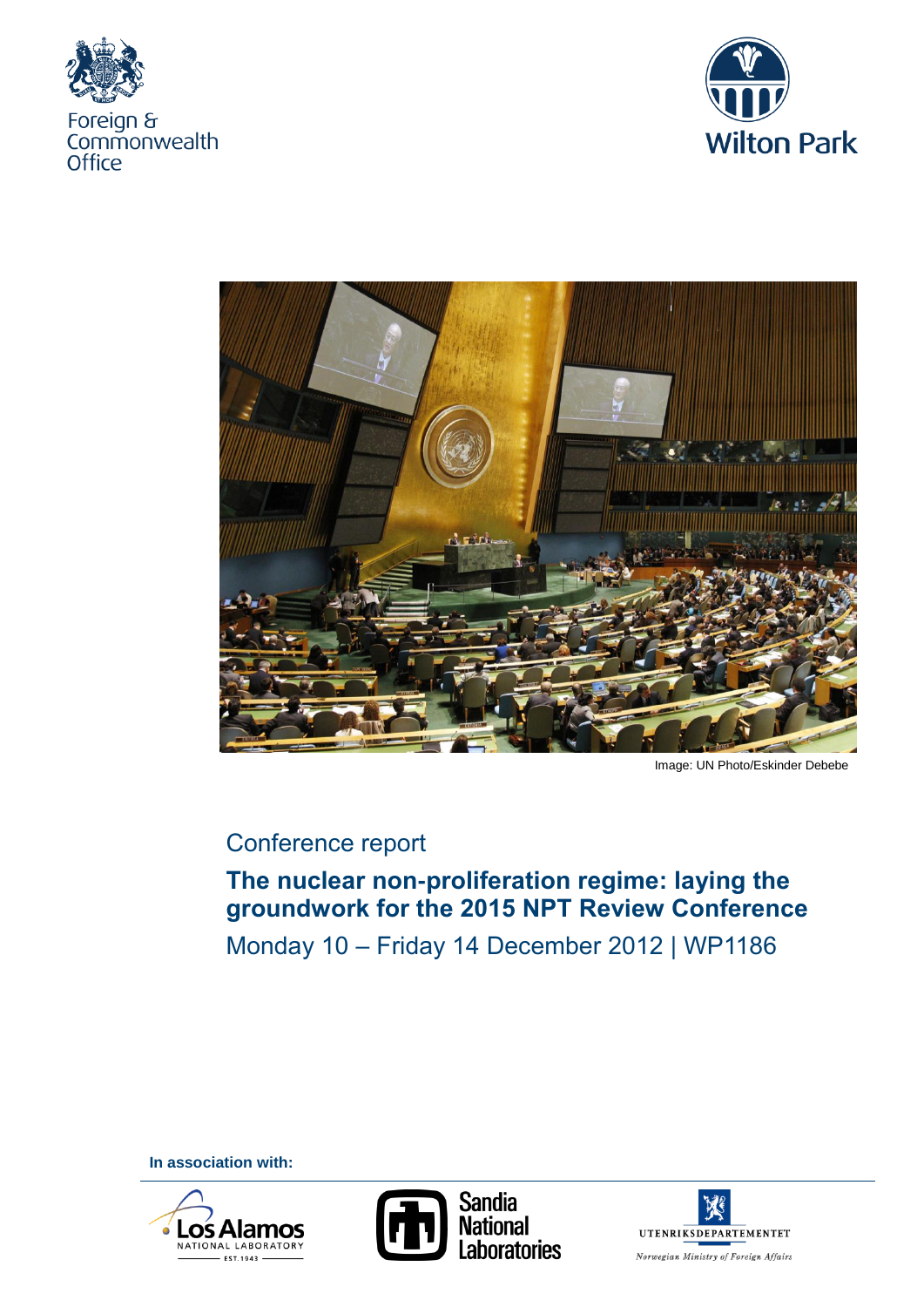

# Conference report

# **The nuclear non-proliferation regime: laying the groundwork for the 2015 NPT Review Conference**

Monday 10 – Friday 14 December 2012 | WP1186

## **NPT diplomacy towards 2015 and the status of the Action Points**

- 1. At this stage of the 2015 NPT Review cycle, almost exactly mid-way between the 2010 and 2015 Review Conferences, what are the perspectives on the 64-point Action Plan agreed in 2010? What are the prospects for implementation, and which Action Points are a priority for which states? Is there an emerging consensus on what must be done during the PrepComs and other processes in the regime leading up to 2015?
- 2. Some positive developments since 2010 can be identified. Myanmar's declaration that it would adhere to the Additional Protocol; Indonesian ratification of the CTBT; P5 recognition of Mongolia's nuclear weapon free status; continuing proposals to advance the FMCT and break the gridlock at the CD; and a constructive dynamic inside the P5, with agreement on method for reporting on action points in 2014 and an expectation of greater transparency, can all be highlighted as important and positive. For many observers, the NPT is more resilient than it is sometimes given for, despite being fraught with frustrations. The paradox of NPT diplomacy today is that although there is much to be pessimistic about, consensus and commitment to the regime have prevailed. This underlines the importance of defining success carefully: if the bar for 2015 is raised too high, we are doomed to failure but if we are too generous in defining success, corrosive frustrations persist.
- 3. Nonetheless, significant challenges to the regime and to the 2015 Review Conference are already apparent. The decision not to hold Middle East WMD-Free Zone conference in 2012 can be identified as a major issue for 2015 and also, given the issue's centrality to the 1995 decision to indefinitely extend the NPT, one which has the potential to damage the credibility of the regime. Other potentially negative developments include: the ongoing and acute divisions between the non-nuclear weapons states (NNWS) and nuclear weapon states (NWS), continuing deadlock in disarmament bodies, particularly the CD, despite efforts to overcome this; ongoing proliferation crisis with Iran and North Korea; and an apparent unlikelihood of US-Russia bilateral reductions before 2015 (a lack of progress on here is often seen as inhibiting other nuclear-armed states from making reductions).
- 4. Progress in the three pillars continues to be erratic, and the lack of balance between them noticeable. Some call for the balance between them to be preserved in order to maintain the NPT's internal consistency and viability, while others question whether the linkage makes sense in today's context and whether they should in fact be treated separately.
- 5. On disarmament and reductions, commitment to the principle of irreversibility is usually identified by some as a key action point, although it is also possible that *relaxing* irreversibility could, paradoxically, enable further reductions. The Oslo conference on humanitarian consequences of nuclear weapons in March 2013 can be regarded as a way to look the issue through a new lens reframing it in a way that can be readily understood outside of the NPT context, and as a means of involving countries who feel

"If the bar for success in 2015 is raised too high, we are doomed to failure but if we are too generous in defining success, corrosive frustrations persist"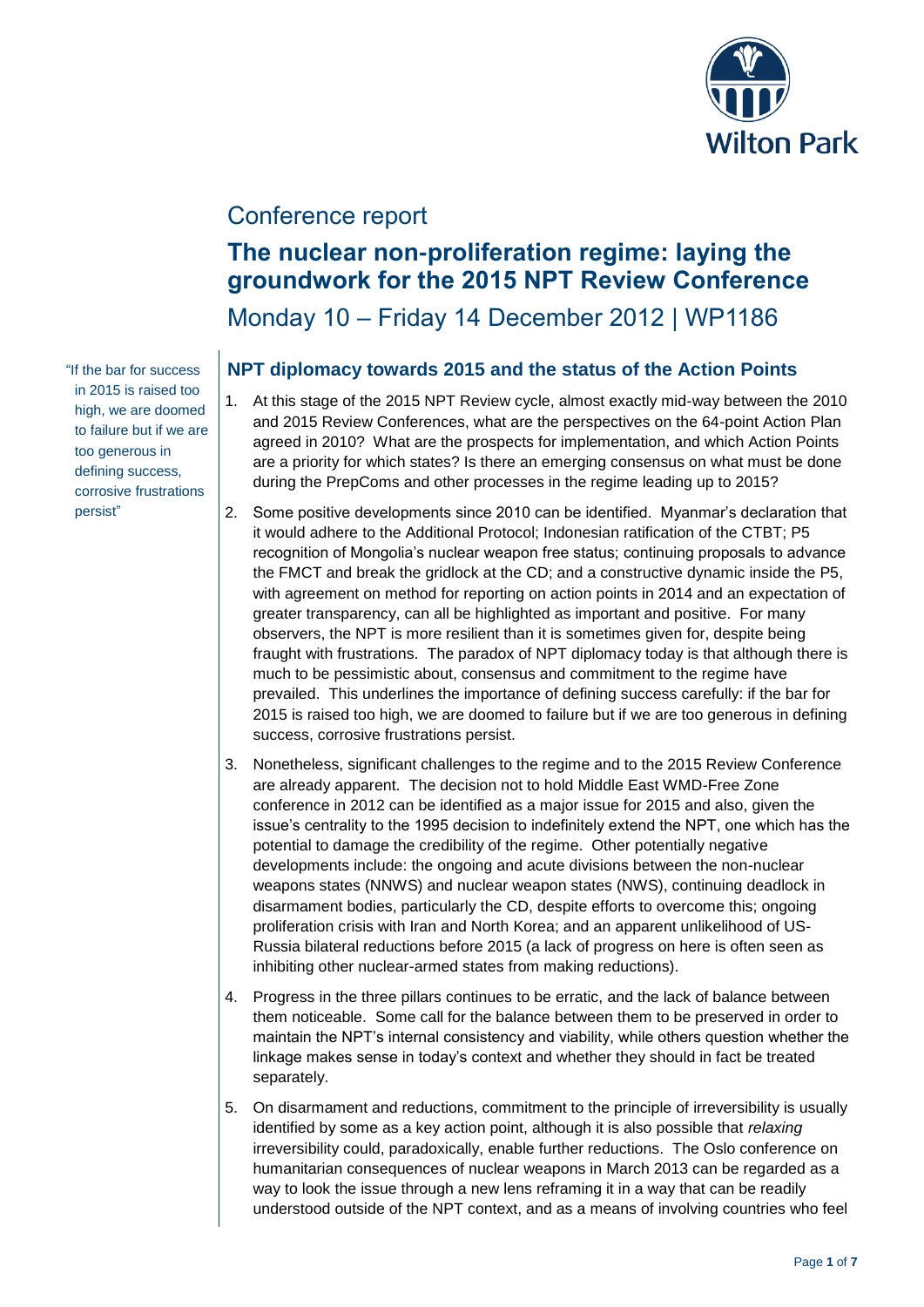alienated from NPT. This is not universally accepted: critics argue that the NWS will only give up nuclear weapons if it is in their own self-interest, while the NWS themselves argue that their nuclear weapons are not where the key danger lies, and instead point to Iran as posing the greatest danger to the stability of the NPT and as the likely determinant of the outcome in 2015.

- 6. Underlying these immediate issues are concerns about structural stability and viability in the Treaty and regime. Questions continue to be raised over whether, and to what extent, the NPT is fit for purpose. For example, the debate over disarmament includes an argument that it will not be possible to eliminate nuclear weapons without an additional framework to include non-NPT members. A Nuclear Weapons Convention has been posited by some as the solution, whilst others did not see the need for another treaty when we have enough difficulty implementing the NPT.
- 7. More generally, there tends to be a "bazaar culture" within NPT diplomacy which prioritises short-term achievements over long-term progress. This is not constructive in the long run and can lead to states feeling they make compromises and are pushed to implement their side of the bargain only to see the other side renege on their commitment. This does not bode well for future prospects.

#### **Groupings in the NPT**

- 8. The progress within, and interplay between, the different pillars of the NPT is one source of challenge. Another is the interplay between the different blocs and groupings of the regime. Understanding how bloc politics function within the regime, the scope for new groupings to emerge, in the way the NAC did, and why it is so often difficult for both groups to "do the right thing" in terms of non-proliferation and disarmament, can help towards improving the regime's success.
- 9. There are different interpretations of what the key challenges to the NPT are, and the various constituencies respond differently to those challenges. There is a lack of a common understanding of rights, responsibilities and benefits of the treaty, and inadequate investment in the treaty regime, demonstrated by the difficulty in finding common ground on interests when support on one action is conditioned on action on another.
- 10. The very fact of having a discussion about bloc politics suggests recognition that traditional ways of doing things may not be sufficient to make progress any longer, and that there is a need for look beyond traditional bloc thinking. Although the blocs serve a useful purpose as coordinating mechanisms or as a sort of mini-multilateralism, easing the process of negotiations, they tend to be Cold War configurations that may not make sense today.
- 11. Different groups are continually forming but tend to be only groups of NNWS, and better dialogue between NWS and NNWS may pay significant dividends. The recent UK-Norway initiative is an example of this, as is the Non-Proliferation and Disarmament Initiative (NPDI). The latter is still comprised only of NNWS, but its inclusion of states with a strong attachment to extended nuclear deterrent guarantees alongside those with a long-standing interest in disarmament mixes different perspectives through a frank and direct dialogue.
- 12. The problem can be characterised as follows: the larger, traditional groups have a tendency to discuss the same ideas, and as a general rule the bigger the grouping, the fewer the new ideas. This highlights the need for smaller, more dynamic groupings. These can have an important role to play in the short term but tend to be very hard to sustain in long run.

" There is a lack of a common understanding of rights, responsibilities and benefits of the treaty, and inadequate investment in the treaty regime"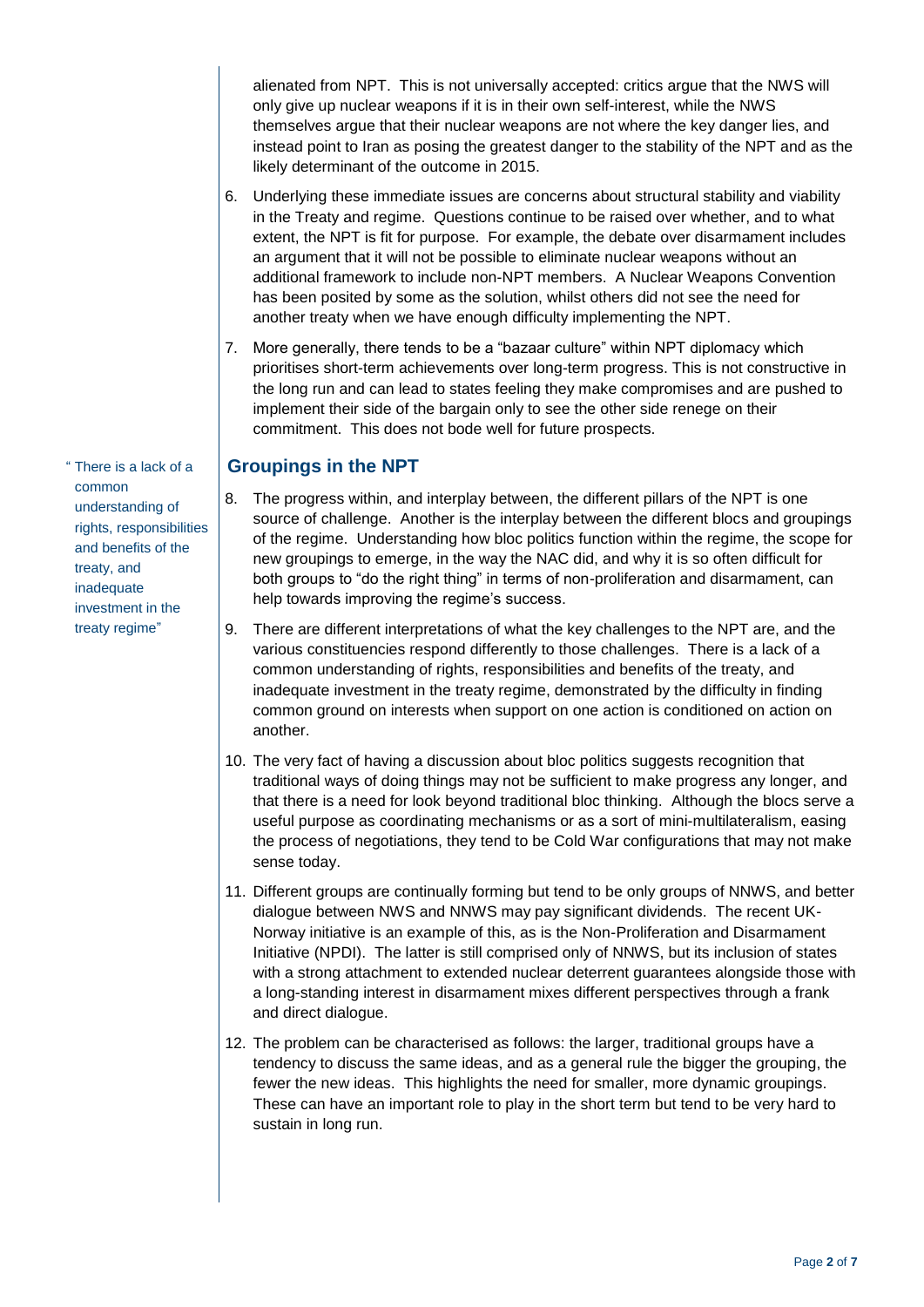# **Nuclear energy and non-proliferation**

- 13. The NPT provides the framework of confidence and cooperation in which development of nuclear energy can take place, with the IAEA acting as part accountant and part detective. A lack of knowledge about the past history of IAEA safeguards, as well as a revisionist history promoted by some, can be regarded as challenges to safeguards and the Agency's work; there may be a need to educate states on the history of safeguards.
- 14. Renewed commitment to effective safeguards is often called for, although some caution is required in increasing the safeguards burden on NNWS who are already fulfilling their treaty obligations; this can be unequal and unfair especially when applied to states with impeccable records. There is more momentum on the Additional Protocol now, with both Iraq and Myanmar having recently agreed to ratify, but in states that have not signed the Additional Protocol there can be a reluctance to sign up to new commitments in the absence of significant progress on nuclear disarmament, as well as a lot of misunderstanding and distrust with the AP being perceived as a threat to national sovereignty.
- 15. That absence of significant progress on disarmament, and the consequent perceived compliance deficit on non-proliferation, has led to a push for new processes such as the "State Level Concept". Although the state level approach has evolved considerably, a clear understanding of its parameters is still lacking; IAEA will undertake consultations with states. Many states are very uncomfortable with the state level approach and have serious concerns which need addressing. Key problems with include doubts about the feasibility of defining the boundaries of this approach; concern over technical and nontechnical factors being taken into account; conducting the state level approach within legal and political parameters could make it subject to unreliable subjectivity.
- 16. The difficult issues surrounding peaceful uses of nuclear physics take us into the topic of nuclear latency. Defined as the possession of the facilities, materials, knowledge, expertise and resources for nuclear weapons without full operationalization, latency and the dual-use nature of nuclear technologies have long been recognised as a problem and even in the 1950s it was recognised that national rivalries sit at heart of the problem. In terms of proliferation, latency is part of a strategy of ambiguity for some states and can therefore be corrosive to the NPT regime. In terms of nuclear disarmament, the issue of latency also arises because even at zero, states which once had nuclear weapons would be at a latency advantage. Consequently, it will be necessary to build restrictions on latency into nuclear disarmament as is already done with non-proliferation; reversibility in nuclear disarmament and not in non-proliferation could be perceived as giving special rights to NWS. Such a two-tier system would be hard to accept politically.
- "The most widespread assessment is that Iran is currently unlikely to cross the line, to test a weapon, or to pull out of NPT; rather, Iran has preferred to pursue ambiguity in order to assure its strategic survival"

#### **Iran**

17. The strategic ambiguity mentioned above is sometimes raised in the context of the Iranian nuclear programme. Different US administrations have adopted different strategies of dealing with Iran and other states of proliferation concern. The Obama Administration has jettisoned regime change rhetoric in favour of careful engagement with such states, and a two-track approach of pressure and engagement offering a choice of integration or isolation. The key strategy has been to try to affect core interest groups of these regimes and therefore change their actions. The sanctions strategy is predicated on assumption that affecting core interest groups or general population will make regime change its course. Conversely, sanctions can also have the undesired consequence of alienating those very groups, and hence becoming highly counterproductive. The case of Iraq underlines this, and demonstrates the need to be smart about sanctions so as to avoid being blamed by the population. Challenges also exist around who and how to engage: inducements may be regarded as a reward to bad behaviour; engagement assumes and entails normalisation, and hence engaging out of a sense of urgency with a regime that is about to fail is not useful.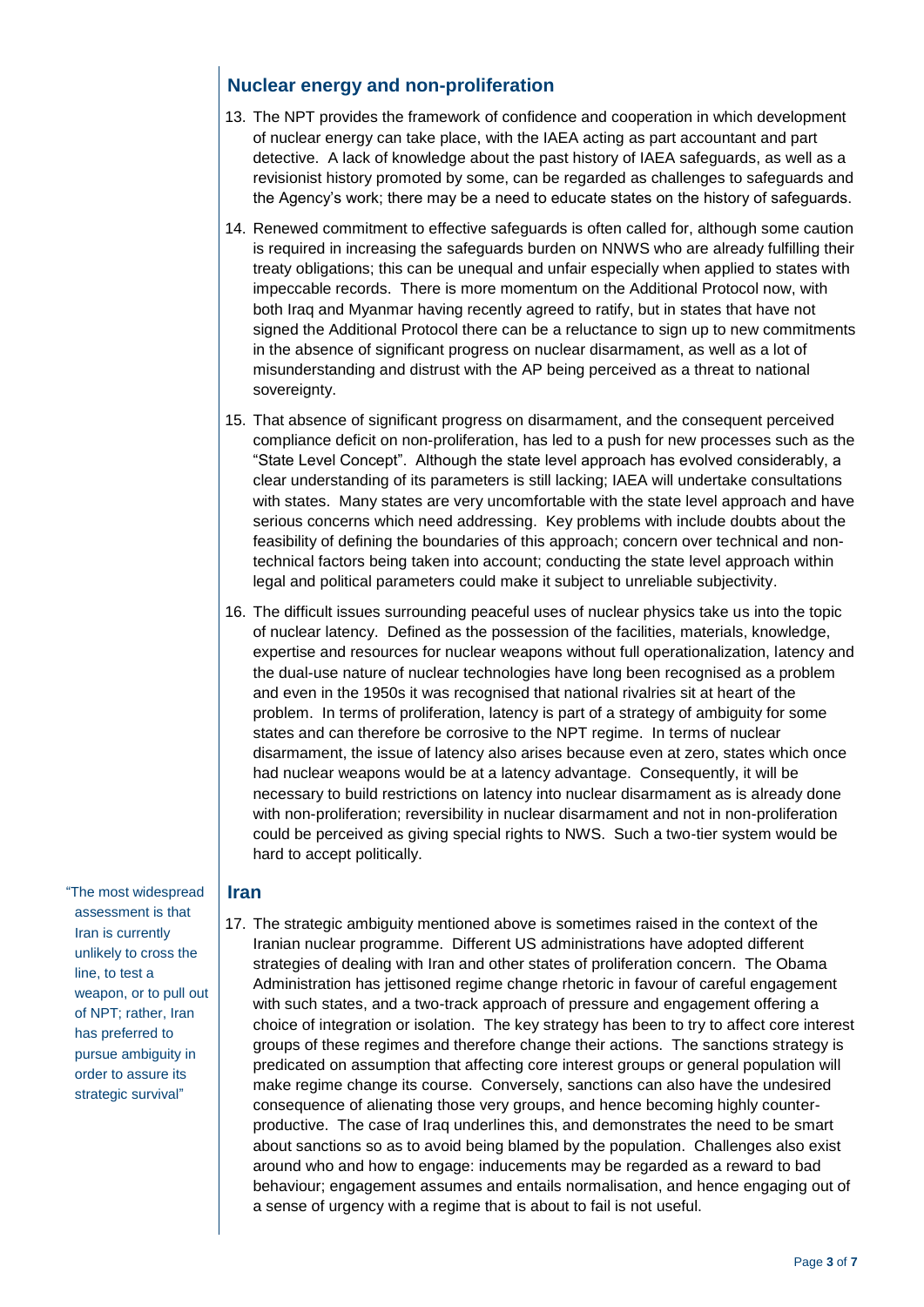- 18. Turning to the specific case of Iran, the most commonly-held international view appears to be that it does not possess nuclear weapons and has not yet made a decision on whether to acquire them; the assumed intention is to have a nuclear hedge. Acceleration towards acquiring that hedge has been slowed but progress appears to be continuing.
- 19. There are three elements to a military nuclear programme: fissile materials, weaponization and a delivery vehicle. With regard to the first of these, diplomacy has focused on the issue of uranium enrichment to 20% but this allows Iran to have control and 20% enrichment is far from the end of the story; enrichment to 5% should not be overlooked. It is also important also not to forget the plutonium track; the Arak reactor, which is likely to be operational late in 2013 or early in 2014, is too big for its stated purpose. A debate is also developing over the enrichment question, as it is difficult to imagine a negotiated solution that does not involve some form of enrichment. It is possible to reconcile Iran being permitted a level of enrichment with Western needs for stricter inspections. Looking at it very pragmatically, limited enrichment at 5% may still be better than Iran continuing indefinitely.
- 20. Regarding the second stage, weaponization is estimated to take 6 months to a year. Possible reasons for Iranian pursuit of a nuclear weapons capability include regional dominance, use as a bargaining chip, a potential strategic equaliser vis-à-vis the US, or for domestic legitimization. The most widespread assessment is that Iran is currently unlikely to test a weapon, or to pull out of the NPT; rather, Iran has preferred to pursue ambiguity in order to assure its strategic survival.
- 21. The third stage, delivery vehicle, is the biggest hurdle for Iran. The missile programme has experienced problems and sanctions may have resulted in a lack of access to fuel and a subsequent inability to test. US intelligence suggests it would be two years before Iran could mount a nuclear weapon on a missile
- 22. Three scenarios for the future of the Iranian nuclear issue can be outlined. In the first, Iran has crossed the nuclear threshold, resulting in a regional proliferation cascade or drip, the NPT is irreparably damaged, and Israel may remove its opacity and opt for a declaratory nuclear doctrine. In the second scenario, Iran freezes then reverses and forgoes uranium enrichment, rolls back the heavy water plutonium reprocessing plant at Arak and ends the ambiguity about its intentions. In the third scenario, Iran achieves a non-weaponised nuclear programme at a level which is enough for Iran but not so much to alarm the international community.
- 23. It is not clear who time favours in the current situation. On one hand it gives Iran time to continue, but on the other it gives the P5+1 time to mobilise an international coalition together. A debate is developing inside and outside the E3+3 over how long sanctions can be sustained for, how long they can be made to work for and whether it's possible to keep a coalition of states implementing them. Sanctions have not yet had a decisive effect on the actions of the Iranian regime, but it may be too early to judge the efficacy of sanctions as the EU oil embargo only fully went into effect on 1 July 2012.
- 24. It is still widely felt that the use of force would set back but not end the Iranian nuclear programme, and moreover but would leave the Iranian regime (the crux of the problem) still in power. The rationale for *threatening* military action is predicated on the assumption that Iran will therefore never negotiate seriously unless it is under severe pressure; the threat of military consequences is therefore required in order to pressure Iran into changing its calculus.

**The Middle East WMD-Free Zone**

25. The Iranian nuclear issue overlaps into another area of NPT diplomacy, and also of the 2010 Mandate: that of the proposed 2012 Conference on a WMD-Free Zone in the Middle East. The Conference is regarded as being of central importance to many states in the region, for whom the Zone goal itself is often considered a "4<sup>th</sup> pillar" of the

"The Zone goal itself is often considered a "4th pillar" of the NPT and inextricably part of a bargain that produced indefinite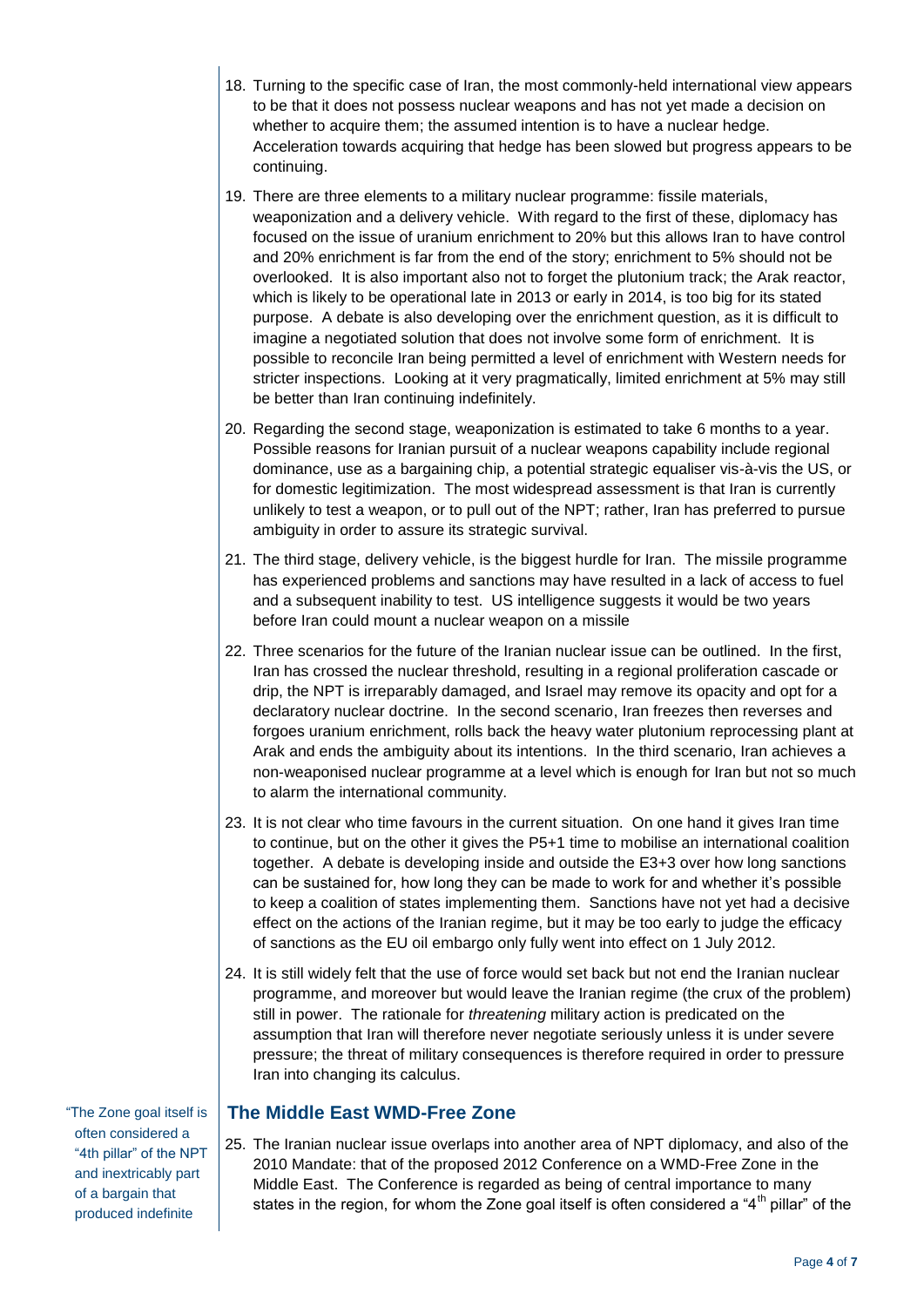extension of the Treaty in 1995"

"an ambitious arms control agenda sits alongside strong commitment to modernization and extended deterrence; this produces a difficult balancing act"

"In the more immediate term, options for a multilateral future could focus on improved transparency and reducing nuclear

NPT and inextricably part of a bargain that produced indefinite extension of the Treaty in 1995. The stakes, in short, are very high.

26. The conference process is currently stalled, with the major problem being a conceptual gap between the main parties in terms of what the Zone is about, the fact that the Conference was agreed in the NPT context to which Israel is not party, and the impact of new regional challenges. There is a great deal of frustration amongst Arab states over the postponement, not only because of the actual postponement but also due to the way in which that happened: the issuing of 5 different statements (US, Russia, UK, UN, facilitator) was confusing and made it difficult to respond. The Conference was postponed without a new date being agreed, creating a perception, regardless of its accuracy, that the conference is being *indefinitely* postponed. This is having a detrimental impact; Arab states are asking whether the NPT process is still credible for them. Some have stressed the importance of getting a new date quickly; others stress the importance of overcoming obstacles before setting a date. In any event, it will be important to generate consensus that 2012 is only a missed deadline, not a missed opportunity.

## **US nuclear non-proliferation policy after the 2012 election**

- 27. Turning to the US, the re-elected Obama Administration has recently reaffirmed commitment to the Prague agenda, and an outline of US progress so far includes a reduced role for nuclear weapons as part of the 2010 Nuclear Posture Review, increased transparency of the nuclear arsenal, and the signature and ratification of the New START agreement. The next round of reductions will need to focus on nonstrategic nuclear weapons; it is of course crucial that Russia joins but no concerns over US missile defence may make this difficult.
- 28. Key concerns for the US in NPT context include universality of the Additional Protocol; non-compliance, especially Iran which the US regards as the biggest threat to the NPT; strengthening IAEA safeguards; and its role as co-convenor of the Middle East WMD-Free Zone Conference. CTBT ratification remains a priority but the Administration will need to be confident of passage before putting the Treaty before the Senate. It should be noted that in the US, an ambitious arms control agenda sits alongside strong commitment to modernization and extended deterrence; this produces a difficult balancing act. The NNWS frustration expressed over lack of progress on disarmament has led to some questioning in the US over whether the challenges of disarmament have been properly communicated; some have recommended further public diplomacy on reductions and more discussion between disarmament and deterrence communities. This may produce some interesting conclusions. For example, proponents of disarmament usually press strongly for irreversibility in reductions, which generally produces resistance among NWS and their non-nuclear allies who place strong faith in deterrence. It may be that *reversibility* could help build confidence for NWSs and their allies, and in doing so make reductions more likely.

## **Reductions and disarmament: prospects for a multilateral future**

29. Although the number of nuclear-armed states has risen over the past 20 years, the number of nuclear weapons has declined. Whether, and how, the latter trend can continue is not yet clear but a key influencer will be the shape of US-Russian reductions. At the moment, there is genuine strategic disagreement between the US and Russia on their agenda and security interests and therefore on what the next round of reductions will look like. Russia has argued that the next round should be multilateral, whereas US believes there needs to be one more round of bilateral reductions and *then* reductions must be multilateral. Both the US and Russia have China in mind when they talk about multilateralism; both want China to reduce before it gets to parity with them, but they disagree on how low; Russia is also concerned about UK & France, but this is secondary to China. China says unofficially that it could be interested in joining multilateral negotiations when US and Russia get below 1000 total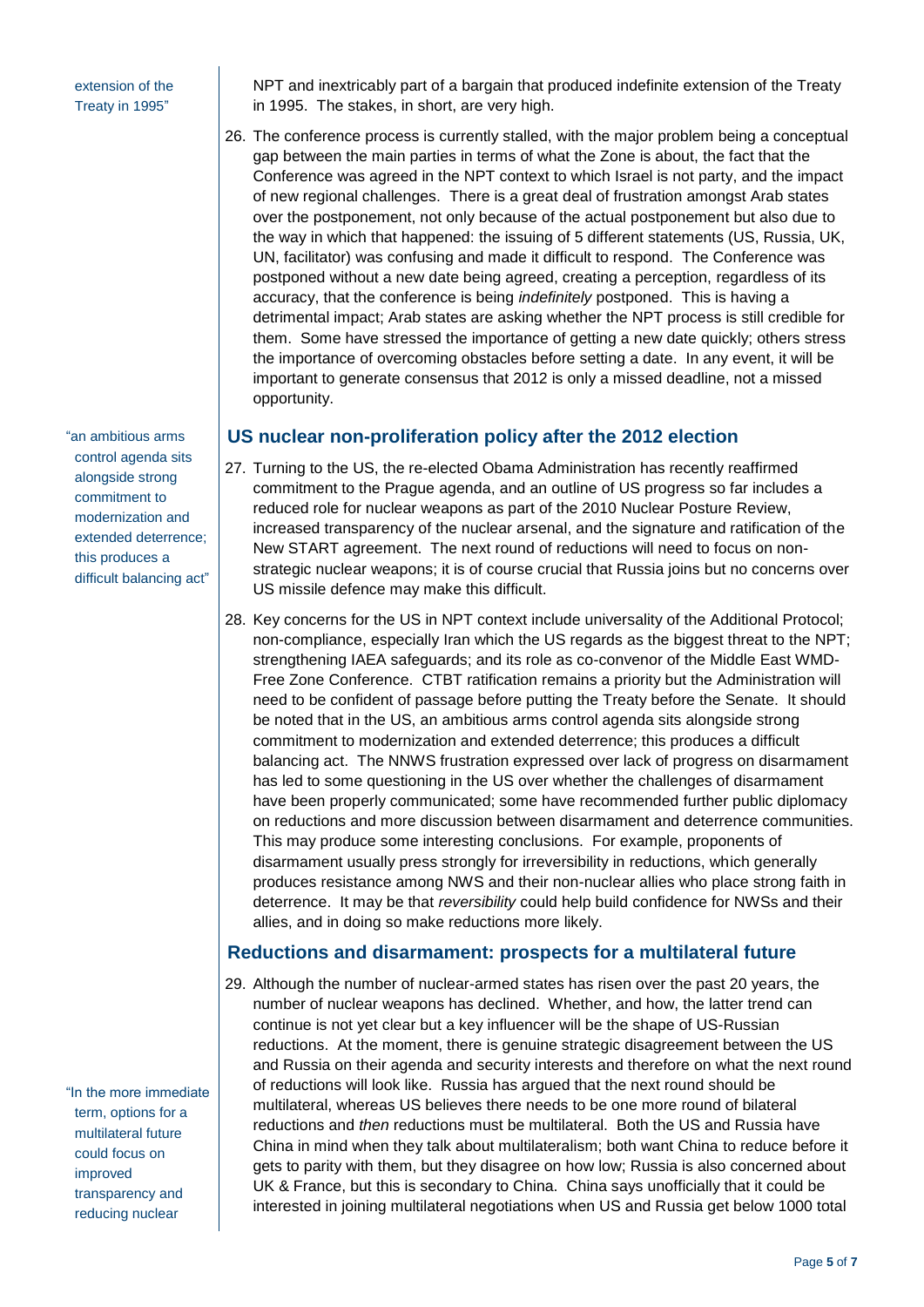dangers (doctrinal discussions, hotlines), rather than on numbers"

number of nuclear weapons each. This is an echo of the British position which similarly indicates willingness to join multilateral negotiations when the US and Russia get down to three digits. Conversely, France insists the crux is the security environment rather than numbers; therefore there would need to be changes in the security environment for France to join.

- 30. In the more immediate term, options for a multilateral future could focus on improved transparency and reducing nuclear dangers (doctrinal discussions, hotlines), rather than on numbers. China has strategic concern over the kind of transparency that would have to accompany arms control, so is still trying to figure out how to be more transparent without being at a strategic disadvantage. In that context, the P5 glossary initiative may not be exciting but genuine linguistic misunderstandings need to be worked through.
- 31. An assumption exists in the NPT context that after bilateral US-Russian reductions, multilateral reductions amongst the rest of the P5 will follow. However, it may well be that the possibility of going to five-state reductions is becoming less and less tenable; existing deterrence relationships (China, for example, is linked to India & Pakistan as well as to the US and Russia) mean it may become necessary to think about seven states rather than five. The even trickier issue of how to organise a conversation with all nine nuclear-armed states is also unresolved.
- 32. Formal processes: the Nuclear Security Summit process and the 2013 PrepCom
- 33. Driven by a desire to prevent nuclear terrorism, the Obama Administration established the NSS process in 2010. The process has brought focus and energy to this area and empowered agencies such as IAEA to do this work. Some important positive lessons from the NSS process include its practicality and focus on facts rather than concepts and beliefs; its focus on responsibilities (those with materials have responsibilities) and therefore more predisposition to action; its voluntary nature and work on a set of parallel tracks with no blocking or being forced to work at slowest pace; and its demonstration of the importance of communication in providing international assurance. Some problems with the include the perception of it as a Western driven, political process; the overlap – and therefore conflict – with the work of the IAEA; the fact that it is not fully inclusive; a lack of common understanding amongst NSS participants of threat and appropriate reaction to it, meaning a lack of buy-in on the need for a global nuclear security regime; concern over sustainability and continuing to make progress on these issues.
- 34. It is not yet clear whether 2014 in The Hague will be the last Summit. Some have argued that, since nuclear security is by definition a shared global problem, it is best dealt with within a global institution, with the IAEA cited as the natural permanent home of global nuclear security issues. This is not a universally-accepted view.
- 35. It already looks likely that the 2013 PrepCom is likely to be more difficult that its relatively smooth-running predecessor. Some strategic developments likely to impact on the 2013 NPT PrepCom include continuing Asia-Pacific insecurities which could undermine the NPT; Russian and Chinese concerns over US missile defence; ongoing proliferation concerns around Iran and North Korea; the postponement of the Middle East Zone conference; and unfulfilled expectations created as a result of the P5 process.
- 36. To aid a successful outcome at the PrepCom, some options to be considered include focusing two sessions on the Middle East Zone issue; more regular briefings by the Chair to regional groupings and a daily briefing to PrepCom, so as to avoid misunderstandings, save time and enable smooth running; keeping open the option of holding inter-sessional workshops in advance of the PrepCom so as to address some of the challenges in advance; providing greater access for NGOs at proposed briefings and engaging fully with the NGO and civil society community; and recognising the important role of bridge-builders between NNWS and NWS such as the NPDI.

"It already looks likely that the 2013 PrepCom will be more difficult that its relatively smoothrunning predecessor"